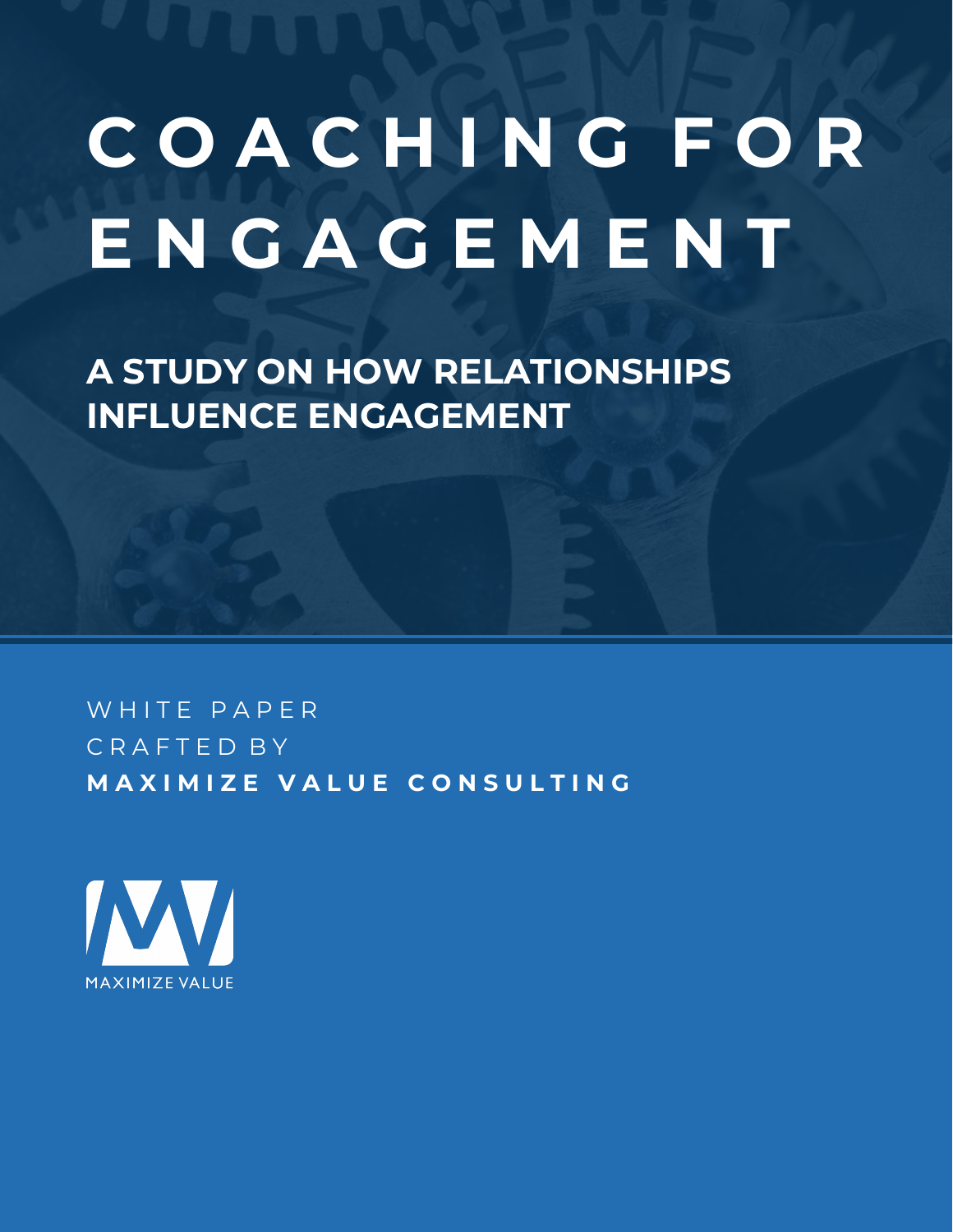# **R E S E A R C H A B S T R A C T**

Throughout 2018 we leveraged our proprietary digital assessment platform to conduct an in-depth study on what managers need to do to create great relationships with their direct reports. Hang tight for the solutions we uncovered.

Before we get to these key data points, let's go back a couple years. In 2016 a similar study we facilitated on workplace engagement identified three key influencers of employees who said they were engaged in their workplace. We studied over 1,000 leaders within large companies (1,000+) middle sized companies (250 to 999) and small companies (2 - 249). Despite the industry or the company size, the top three results were conclusive:

- 3. Pay & Benefits
- 2. Belief in Senior Leadership / Company Vision
- 1. Relationship with Immediate Manager

So what we found is exactly what we expected, more (good) data on the importance of the immediate manager in catalyzing employee engagement. So what do we do now? It's time to reverse engineer how to build an excellent relationship with our direct reports.

Our most recent research gave us more information, because we made the feedback more open-ended, seeking to understand the key drivers of excellent employee-boss relationships. Initially we found over twenty consistent data points, and as we narrowed the analysis, our research participants gave us eight key takeaways for what an immediate manager must do to create a great relationship with their direct reports. The findings are below:

- SET CLEAR EXPECTATIONS
- **PRAISE YOU FREQUENTLY**
- CARE ABOUT YOU AS A PERSON
- PROVIDE CAREER ADVANCEMENT **OPPORTUNITIES**
- TALK ABOUT YOUR PROGRESS
- EQUIP YOU TO SUCCEED IN JOB
- YOUR OPINIONS COUNT AT WORK
- **ENCOURAGE YOUR** PROFESSIONAL DEVELOPMENT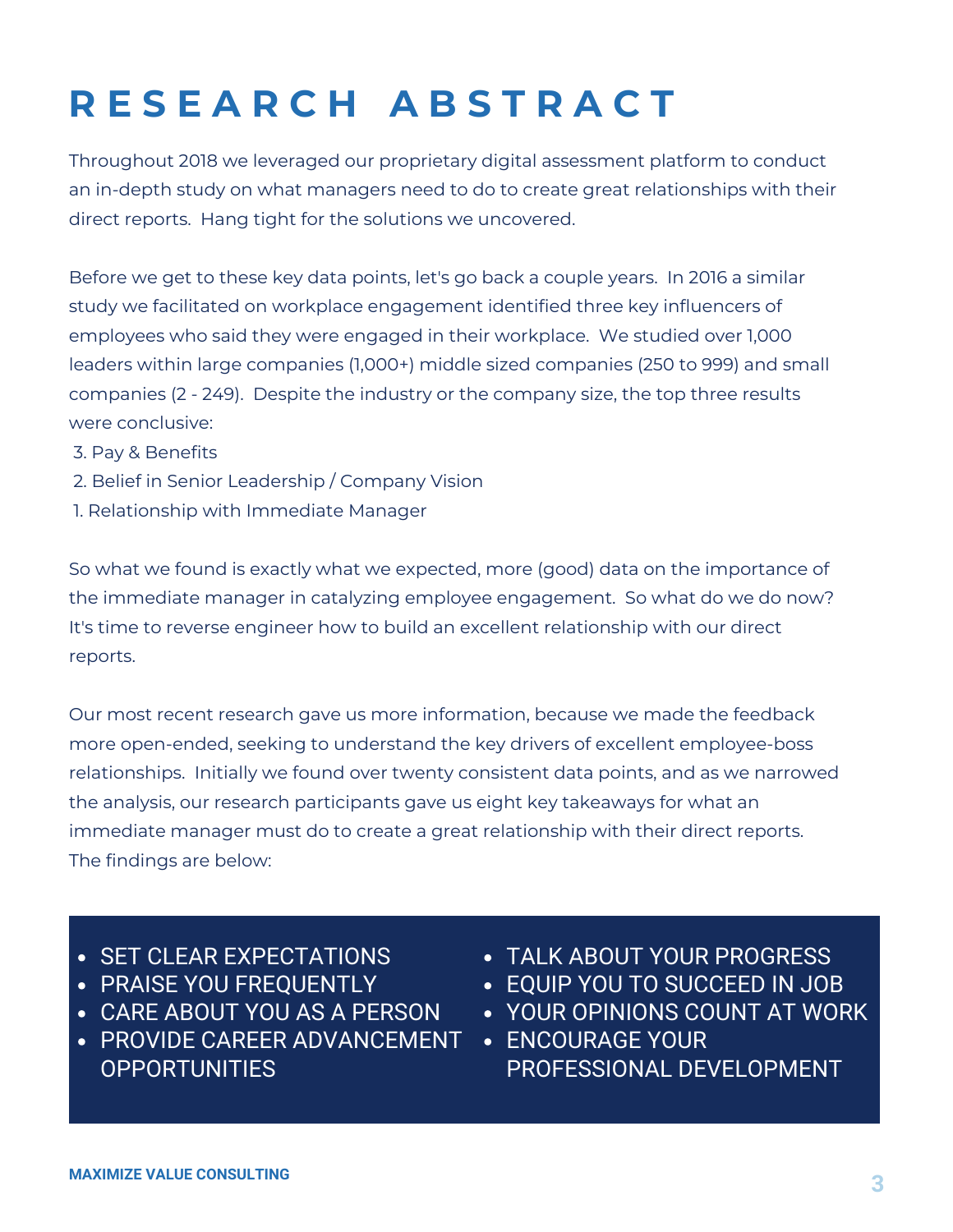# **I N T E N T I O N A L E N G A G E M E N T**

Every organizational culture is unique, and our experience suggests a few key focus areas are connected to successful professional relationships which ultimately leads to enhanced retention and improved productivity. But first, you do the math. Which one of those eight items (above) stands out to you as being the most significant driver of great workplace relationships?

If you said, "they care about you as a person" - you would be correct. It's not rocket science, but it matters to your employees. And I'm sure it matters to you, too. So what do we do about it? Below we've highlighted four practical execution items to help you reignite employee engagement with those in your sphere.

## **4 Methodologies for Catalyzing Intentional Engagement**

## **1. Ask better questions and ask them more frequently. Here are a few to get started:**

- -What drives you to bring your best every day?
- What do you enjoy most about your life?
- Where do you see yourself in five years? How can I help you get there?
- What can we do to collaborate more effectively as a team?

## 2. Invest one-on-one, face-to-face time with each direct report (at least bi-weekly).

Our coaching for engagement process has been designed for you to keep your pulse on your greatest assets, and is to be used with all of your direct reports every two weeks. This is not a check-list approach to leadership, this is a paradigm-shifting mindset we must maintain as servant leaders. Forget to make time for your people and they will forget about you.

## **3. Craft a custom development plan for each direct-report.**

If you really care about the people on your team, it is imperative that we invest time in creating a custom development plan. Average managers coach to a quota but great ones coach to potential. Make time to craft a plan with future career aspirations and reasonable timelines. Create a list of monthly deliverables so you can look back over the year and identify milestones to celebrate.